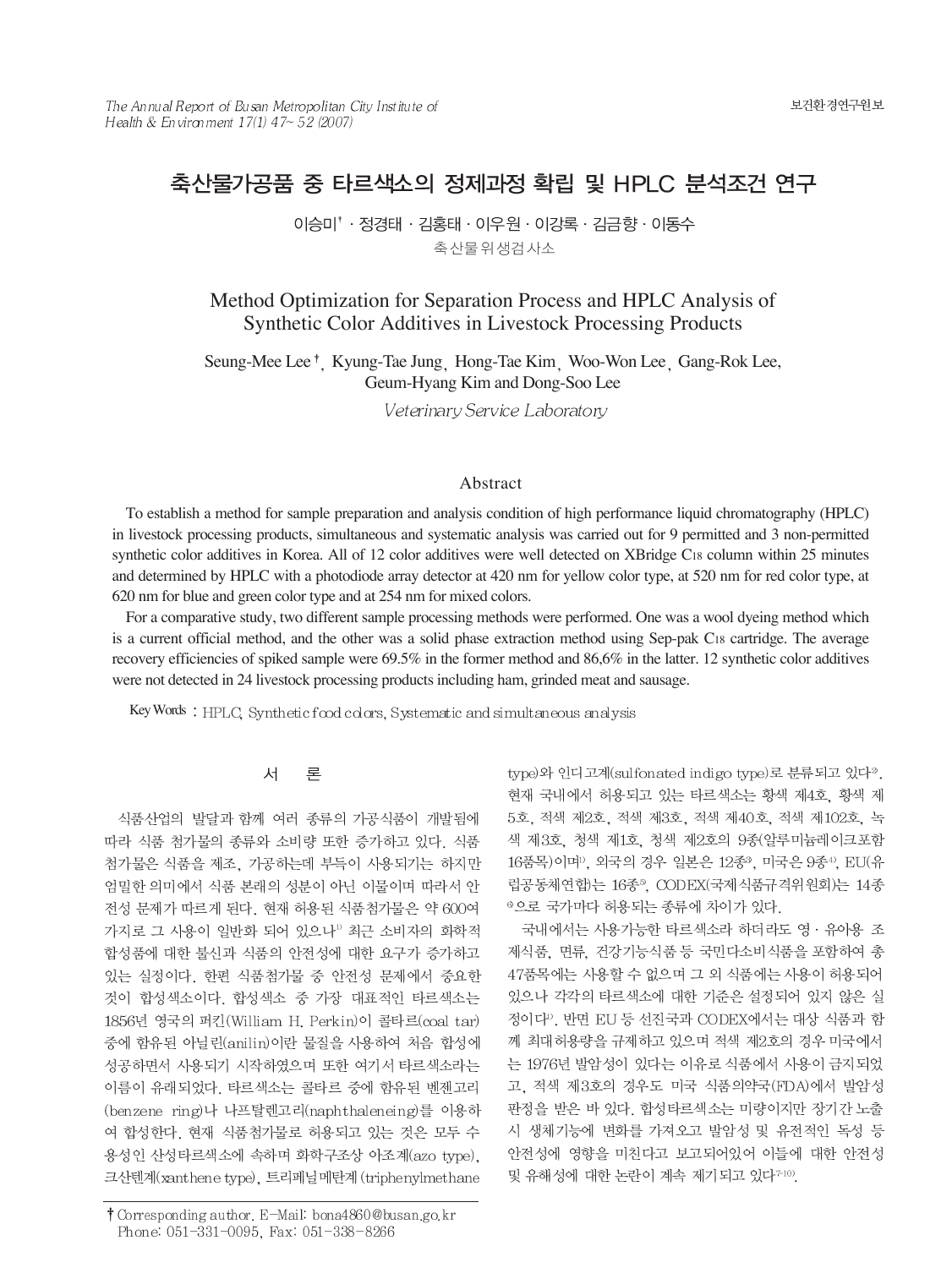| Classification | Common name                     | Nick name        | Manufacturer |
|----------------|---------------------------------|------------------|--------------|
|                | Yellow No. 2(Tartrazine)        | Y4               | TCI Co.      |
|                | Yellow No. 5(Sunset Yellow FCF) | Y5               | TCI Co.      |
|                | Red No. 2(Amaranth)             | R2               | TCI Co.      |
|                | Red No. 3 (Erythrosine)         | R <sub>3</sub>   | TCI Co.      |
| Permitted      | Red No. 40(Allura red)          | R40              | TCI Co.      |
|                | Red No. 102 (Ponce au 4R)       | R <sub>102</sub> | TCI Co.      |
|                | Green No. 3(Fast Green FCF)     | G <sub>3</sub>   | TCI Co.      |
|                | Blue No. 1(Brilliant Blue FCF)  | B1               | TCI Co.      |
|                | Blue No. 2(Indig ocarmine)      | B <sub>2</sub>   | TCI Co.      |
| Non-permitted  | Red No. 104 (Phloxine)          | R <sub>104</sub> | TCI Co.      |
|                | Red No. 105 (Rose Bengal)       | R <sub>105</sub> | TCI Co.      |
|                | Red No. 106 (Acid Red)          | R <sub>106</sub> | TCI Co.      |

Table 1. Synthetic food colors used to set up the simultaneous and systematic HPLC analysis

현재 식품공전과 '축산물 가공기준 및 성분규격'에 따른 타 르색소의 분석법22은 색소를 모사염색법으로 추출하여 종이크 로마토그래피(paper chromatography)나 박층크로마토그래 피(thin layer chromatograpghy, TLC)를 이용한 정성분석 으로 이 방법은 여러 요인에 의해 정밀도와 정확도가 떨어지고 있다. 이러한 문제점을 보완하기 위한 색소의 정량법으로 자외 선 분광광도계(UV/VIS spectrophotometry) 등을 이용한 다 양한 방법이 시도되었으며 최근에는 분석속도와 분리능 등에 서 우수한 방법으로 평가되고 있는 고성능 액체크로마토그래 피(HPLC)를 이용한 분석방법들이 연구되고 있다 !!-14.

본 연구에서는 HPLC를 이용하여 허용 타르색소 9종을 포함 한 12종의 타르색소에 대한 각각의 분석과 동시분석 및 정제 방법을 확립하여 축산식품 검사에 적용가능성을 알아보고자 실시하였다.

## 재료 및 방법

### 공시 재료

공시재료는 식육가공품 중 소시지 4종, 햄 10종, 분쇄가공 육 10종을 대상으로 호모게나이저로 균질화한 뒤 냉동보관하 여 시험에 사용하였다. Acetonitrile (ACN), methanol (MeOH), ammonium acetate, ethanol (EtOH), acetic acid, hexan, tetrabutylammonium bromide (TBA-Br), ammonium hydroxide 등 시약표준품은 Merck사 제품을 사용하였고, 색소표준품들은 TCI (Tokyo Chemical Industry)사 제품으로 Table 1과 같다.

### 색소표준용액의 조제 및 표준곡선의 작성

각 색소표준품 100 mg에 증류수를 가해 1,000 µg/mL 수용 액을 만든 후 이를 증류수로 희석하여 적색, 황색, 청색, 녹색 계통 색소 및 혼합표준액을 0~5.0 ug/mL 농도로 조제하여 사 용하였으며. 표준곡선은 이들 용액 10 uL씩 HP LC/PDA (Agilent 1100 series HPLC system, photodiode array detector)에 주입하여 얻은 면적값으로 작성하였다.

### 회수율

예비실험을 실시하여 색소가 첨가되지 않은 시료를 취하여 각각 40 g/mL 되도록 색소를 첨가한 후 추출 및 정제과정을 거쳐 측정하였다.

#### 모사염색법을 이용한 시료용액의 조제

시료 5 g을 취하여(지방을 함유한 시료의 경우는 hexan 50 mL로 2회 추출하여 지방제거) 증류수 25 mL을 가하여 수욕 상에서 때때로 흔들어 혼합하면서 80℃에서 30분간 가온하였 다. 원심분리(3,000 RPM, 10분)하여 침전물을 제거하고 균질 화시킨 용액 5 mL을 취해 1% acetic acid 1 mL을 가하고 양 모 0.2 g을 넣어 60℃에서 30분간 반응시킨 후 염색된 양모를 건져내어 1% ammonium hydroxide 5mL로 양모의 색소를 용출시킨 다음 pH를 1% acetic acid로 중화하고 증류수로 10 mL가 되게한 다음 0.45 um filter로 여과하여 HPLC 시료용 액으로 사용하였다.

#### 고체상 추출법을 이용한 시료용액의 조제

시료 5 g을 취하여(지방을 함유한 시료의 경우는 hexan 50 mL로 2회 추출하여 지방제거) 증류수 25 mL을 가하여 수욕 상에서 때때로 흔들어 혼합하면서 80℃에서 30분간 가온하였 다. 원심분리(3,000 RPM, 10분)하여 침전물을 제거하고 균질 화시킨 용액 5 mL을 취해 1% ammoniun hydroxide로 pH 를 5~6으로 조정하였으며, Sep-Pak Os cartridge는 메탄 올 10 mL 및 0.1% TBA-Br 수용액 10mL로 순차적으로 세 정한 후 시료용액을 2 mL/min의 유속으로 통과시켜 색소들 을 카트리지에 보유시켰다. 이어 증류수 10 mL로 카트리지를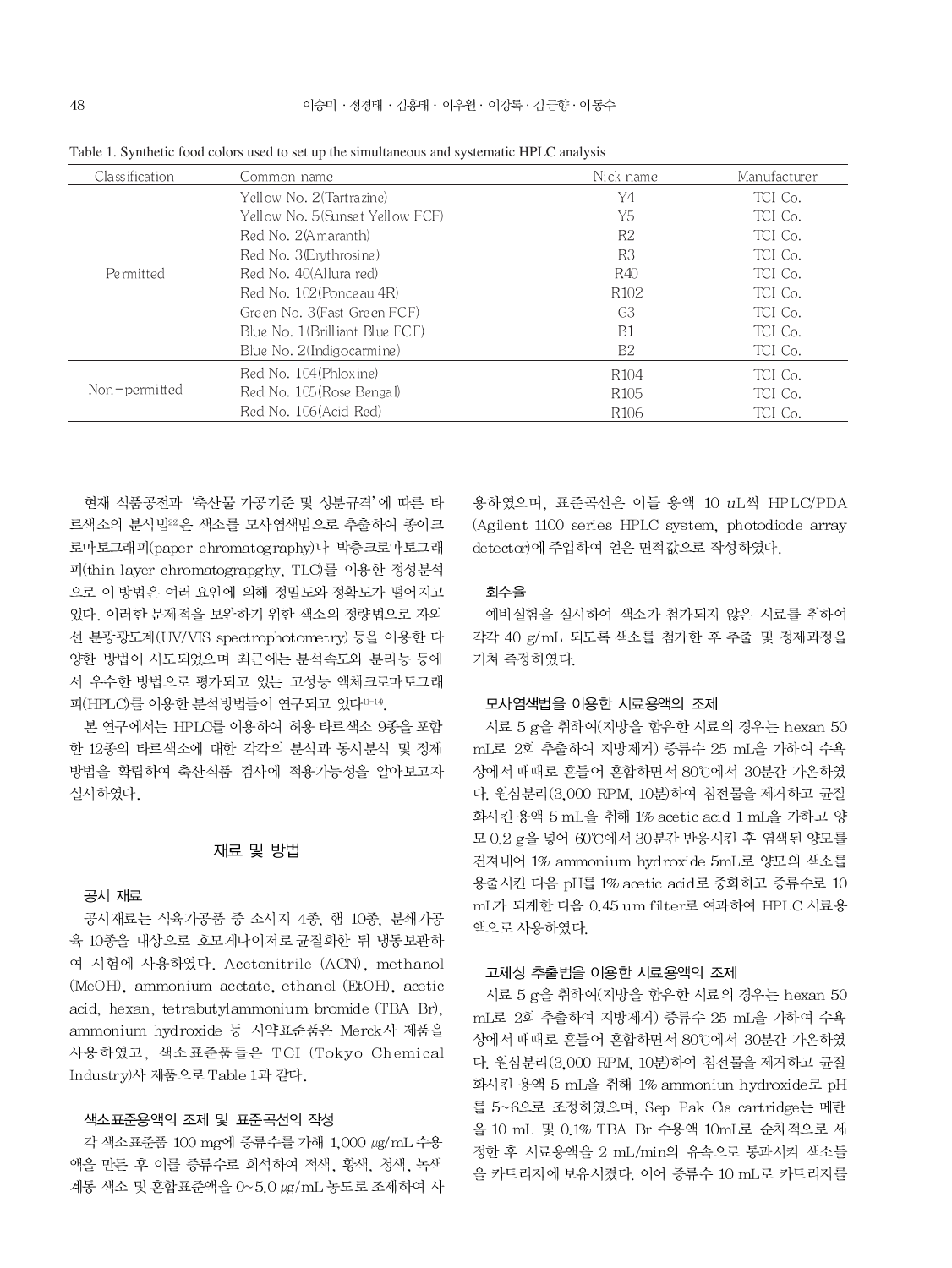|              | Wavelength of UV (nm) | Gradient system    |            |           |              |
|--------------|-----------------------|--------------------|------------|-----------|--------------|
| Colortype    |                       | Mobile A*          | Mobile B** | Time      | Flow(mL/min) |
| Mixed        | 254                   | 100                | $\bigcap$  | $\Omega$  | 0.5          |
|              |                       | $\theta$           | 100        | 18        | 0.8          |
|              |                       | $\overline{0}$     | 100        | 25        | 0.8          |
|              |                       | Post run $: 5$ min |            |           |              |
| Yellow       | 420                   | 100                | $\theta$   | 0         | 0.5          |
|              |                       | 100                | 0          |           | 0.5          |
| Red          | 520                   | 100                |            |           | 0.5          |
|              |                       | $\bigcap$          | 100        | 18        | 0.8          |
|              |                       | $\overline{0}$     | 100        | 25        | 0.8          |
|              |                       | Post run $: 5$ min |            |           |              |
| Blue & green | 620                   | 100                | $\bigcap$  | $\bigcap$ | 0.5          |
|              |                       | 60                 | 40         | 10        | 0.5          |

Table 2. HPLC chromatographic operating condition for synthetic food color additives

 $*$  0.025 M ammonium acetate containing 0.01 M TBA-Br : ACN : MeOH =  $65:25:10$ 

\*\*  $0.025$  M ammonium a cetate containing  $0.01$  M TBA-Br : ACN : MeOH =  $40:50:10$ 

씻은 후 0.1% 염산-메탄올 8 mL 및 1% 암모니아성 메탄올 2mL로 용출시킨 후 증류수로 정확히 10 mL로 맞춘어 0.45 um filter로 여과하여 HPLC시료용액으로 사용하였다.

#### HPLC 분석조건 및 컬럼 검토

컬럼은 carbon loading량 및 길이에 따라 XDB C18 (3.5 um,  $4.6 \times 150$  mm, HP), Zorbax ODS (3.5 um,  $4.6 \times 75$ mm, HP), Nova-Pak C18 (3.9 150 mm, Waters). XBridge C18 (3.5 um, 3.0×100 mm, Waters) 등 4종의 역 상컬럼을 사용하였다.

이동상의 유속은 컬럼에 따라 0.5~1.0 mL/min으로 다양 하게 하였고 시료용액은 10 uL를 주입하였으며 HPLC/PDA 로 각 색소의 동시 및 계통분석을 위한 최대흡수파장을 결정하 였으며 선택된 파장에서의 각 색소 종류별 검출한계를 측정하 였다. 이동상 용매는 A용매(0.025 M ammonium acetate containing  $0.01$  M TBA-Br : ACN : MeOH =  $65 : 25$  : 10) 와 B용매 (0.025 M ammonium acetate containing 0.01 M TBA-Br : ACN : MeOH = 40 : 50 : 10)를 제조하 여 Table 2와 같이 A와 B용매의 조성을 진행시간별로 달리하 는 구배용매조성법으로 하여 각 색소의 계통별 또는 혼합표준 액을 동시분석하였다.

#### 결 과

HPLC 분석조건

컬럼의 선택 : 컬럼 충진물의 크기와 내경, 길이가 다른 4종 류의 역상컬럼을 사용한 결과 XDB C18을 사용한 경우 시간이 다소 많이 걸리고 일부색소의 피크모양이 일정치 않았으며,

Nova-Pak C18의 경우 동시분석시간이 40분 이상으로 길었 고 R102의 검출이 용이하지 않았다. Zorbax ODS의 경우 모 든 색소가 동시분석 가능하였으나 압력이 높게 걸리는 단점이 있었다. XBridge C18의 경우 모든 색소가 양호하게 분리되면 서도 동시분석의 경우 분석시간이 25분 이내로 단축되었으며 0.5 mL/min의 유속만으로도 압력이 안정되어 이동상용매의 낭비도 줄일 수 있어 본 컬럼을 실험에 사용하였다.



Fig. 1. HPLC chromatogram of the 12 mixed color standards by simultaneous analysis.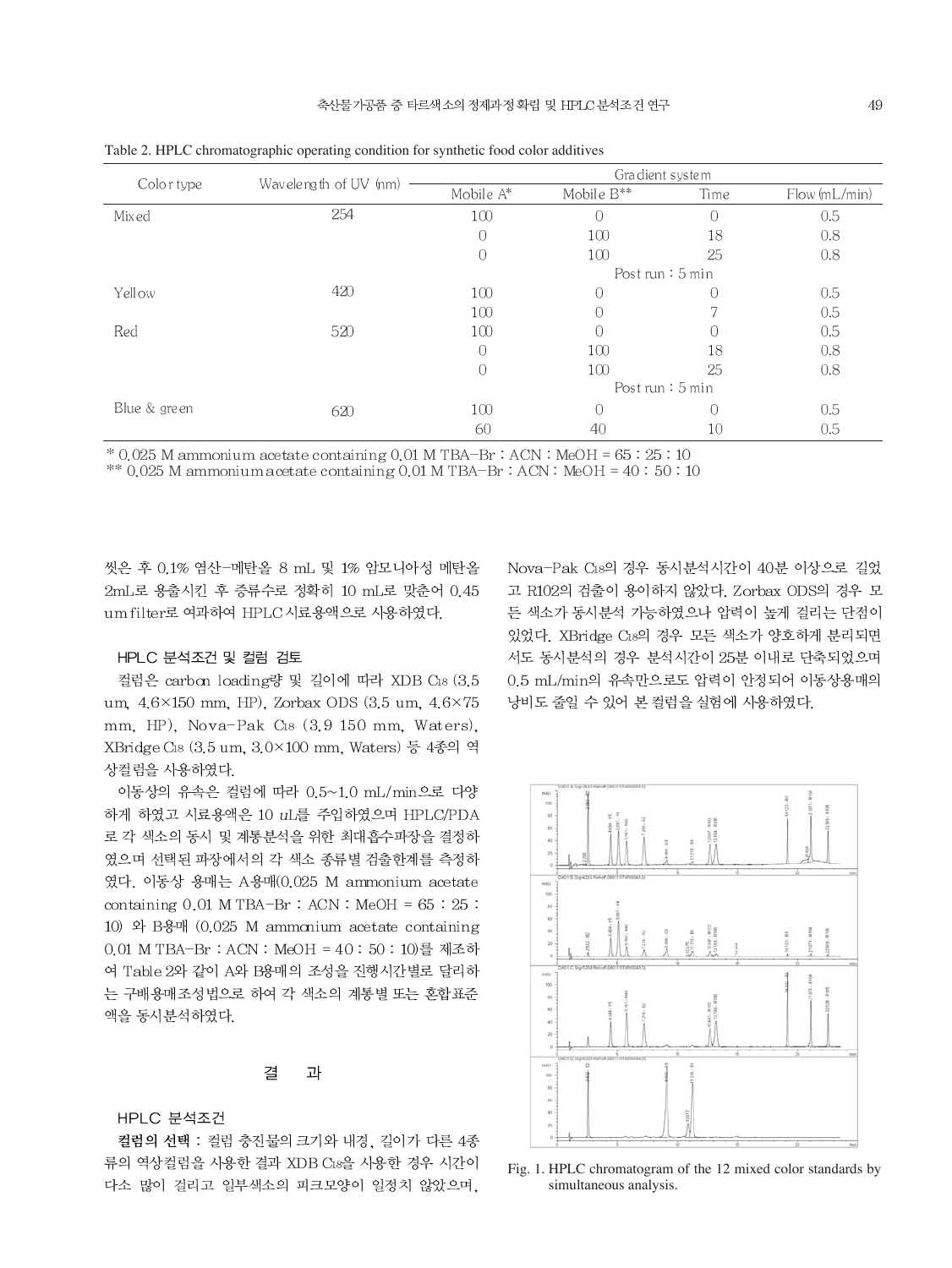

Fig. 2. HPLC chromatogram of yellow color standards.



Fig. 4. HPLC chromatogram of blue and green color standards. Fig. 5. Calibration curves of colors by HPLC

PDA검출기의 파장선택 : HPLC/PDA에 의한 색소표준용 액의 검출 결과는 Fig. 1~4와 같이 계통별 색소 분석을 위한 파장은 황색 420 nm, 적색 520 nm, 청색 · 녹색 620 nm에 서 가장 높은 흡광도를 보였으며 동시분석 시에는 전 색소가 다 검출되는 254 nm의 파장이 적합하였다. 청색 · 녹색계통 의 경우에는 최대흡수 파장인 620 nm와 동시분석파장인 254 nm에서의 검출감도에 차이를 보였다.

#### 검량선작성

계통별 색소표준액의 농도를 0.0, 2.0, 3.0, 5.0 µg/mL로 하여 각 파장별로 Fig. 5와 같이 검량선을 작성하였으며 색소 표준용액의 농도변화에 따른 크로마토그램의 상관관계는 양호 한 직선성(r) 0.999)을 나타내었다. 또한 색소의 검출한계는 적색, 황색 및 청색 · 녹색계통에서 0.03 μg/g으로 나타났다.

### 회수율

분석대상 시료에 대한 회수율 시험 결과는 Table 3과 같이 평균회수율은 모사염색법 69.5%. 고체상추출법 86.6%였다. B2의 회수율은 모사염색법 54.3%, 고체상추출법 80.7%, R3 의 회수율은 모사염색법 60.3%. 고체상추출법 80.8%로 상대 적으로 낮게 나타났다.



Fig. 3. HPLC chromatogram of red color standards.



#### 유통 중인 시료로부터 색소함량 분석결과

유통 중인 축산식품 24종(소시지 4종, 햄 10종, 분쇄가공육 10종)을 대상으로 타르색소의 함량을 분석한 결과 모두에서 검출되지 않았다.

#### 찰 고

현재 식품첨가물중 타르색소는 식품공전상 9종의 색소가 허 용되고 있으나 적색 제2호의 경우 쥐에서 임신율을 저하시키 고 사산을 일으키는 등 배자독성을 유발하고, 황색 제5호는 2 년간 장기 투여 시 일부 개에서 체중감소와 설사를 초래하였다 는 보고가 있으며 황색 제4호는 어린이에게서 과민증을 유발 하는 원인이 된다는 보고가 있는 등 안전성 논란이 계속되고 있다<sup>8,17</sup>

식품 중 타르색소의 분석법은 식품공전상의 종이크로마토그 래피법, TLC법 외에도 UV/VIS spectrophotometry 등의 방법이 보고되었으며 최근에는 HPLC를 이용한 분석방법이 많이 시도되고 있다. HPLC는 용매에 녹일 수 있는 거의 모든 시료에서 분석이 가능하며 화학 구조가 비슷한 많은 시료들을 동시에 분리할 수 있을 뿐만 아니라 최근에는 컬럼의 발달과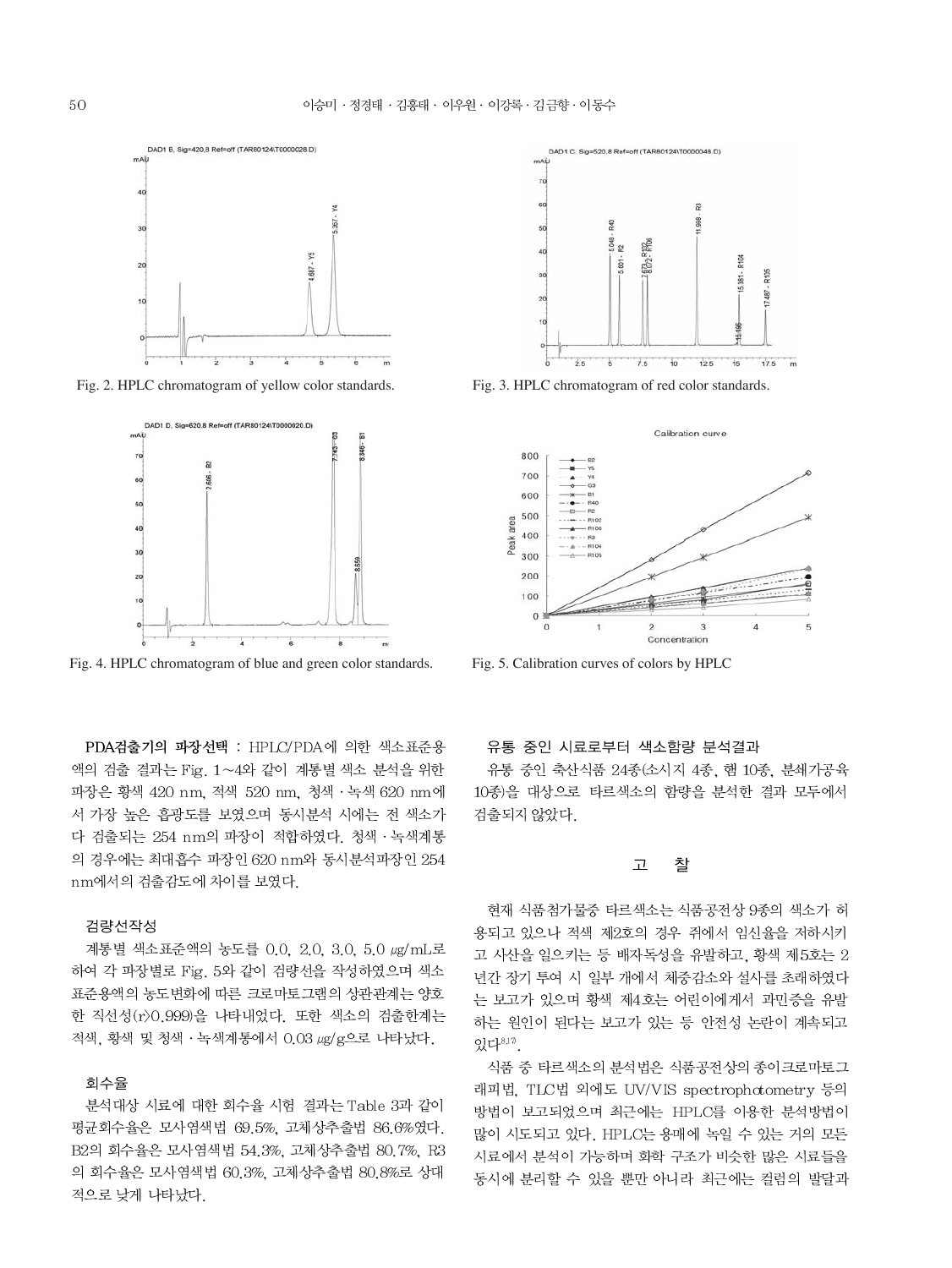|                  |                | $O(111C_{1}/10)$  |
|------------------|----------------|-------------------|
|                  |                | Recovery rate (%) |
| Color type       | $\mathsf{A}^*$ | $\mathsf{B}^{**}$ |
| Y 5              | 67.8           | 82.1              |
| Y 4              | 729            | 83.4              |
| R <sub>2</sub>   | 69.1           | 90.8              |
| R <sub>3</sub>   | 60.3           | 80.8              |
| R40              | 75.1           | 83.9              |
| R <sub>102</sub> | 75.3           | 88.4              |
| R <sub>104</sub> | 70.1           | 87.4              |
| R <sub>105</sub> | 69.3           | 92.3              |
| R106             | 67.1           | 94.1              |
| <b>B2</b>        | 54.3           | 80.7              |
| B <sub>1</sub>   | 76.1           | 87.9              |
| G 3              | 76.5           | 87.6              |
| Average          | 69.5           | 86.6              |

Table 3. Recovery rates of 12 tar colors by HPLC

\* Official method

\*\* Solid phase extraction method

다양한 검출기의 개발로 우수한 분리능, 분석시간 단축, 극미 량까지의 검출한계, 결과의 재현성 등 여러 가지 장점을 가지 고 있다<sup>18,19)</sup>.

HPLC를 이용한 타르색소의 분석 시 일반적으로 순상컬럼 을 사용할 경우 머무름시간이 길어지고 피크모양이나 분리능 이 저하된다는 보고가 있어<sup>16,20</sup> 본 연구에서는 4종의 역상칼럼 을 비교분석하였다. 그 결과 XDB CB과 Nova-Pak CB을 사 용하였을 경우 동시분석시간이 다소 길었으며 Zorbax ODS 의 경우 모든 색소가 동시분석 가능하였으나 압력이 높게 걸리 는 단점이 있었다. XBridge C18의 경우 12종 색소가 모두 양 호하게 분리되면서도 동시분석의 경우 분석시간이 25분 이내 로 단축되었으며 0.5 mL/min의 유속만으로도 안정된 압력이 걸리므로 이동상의 낭비도 줄일 수 있어 분석컬럼에 적합하다 고 판단되었다.

PDA 검출기의 파장을 조절하면서 최적의 검출 조건을 확립 한 결과 계통별 검출파장은 황색 420 nm, 적색 520 nm, 청 색 · 녹색 620 nm에서 가장 높은 흡광도를 보였으며, 동시분 석에서는 254 nm에서 가장 우수한 결과를 얻을 수 있었다. 향후 축산식품 중 타르색소의 정량검사는 이번에 확립된 조건 을 이용하여 동시분석한 다음 검출된 색소의 계통별 분석을 실 시함으로써 시간 단축과 용매 절감은 물론 정확한 검사 결과를 얻을 수 있으리라 사료된다. 또한 색소의 검출한계는 적색. 황 색 및 청색 · 녹색 계통에서 0.03 µg/g으로 나타나 김 등19과 박 등 이 연구에서 보고된 검출한계와 비슷하여 충분한 검출 한계가 확보된 것으로 판단되지만 앞으로 더 나은 추출방법 등 에 관한 연구가 이루어진다면 더 낮은 검출한계가 가능하리라 사료되다.

확립된 분석법을 기초로 하여 12종 색소의 회수율에 대한

모사염색법과 고체상추출법을 비교한 결과 모사염색법에 의한 평균회수율은 69.5%. 고체상추출법을 이용한 경우는 86.6% 로 고체상추출법을 이용한 회수율이 상대적으로 높고 전체적 으로는 고른 회수율을 보여 고체상추출법이 적절한 전처리방 법으로 판단된다. 본 연구에 있어서 B2와 R3의 경우 회수율이 다소 낮음을 보이는 것은 B2 색소는 100℃에서 5분 처리 시 거의 분해되므로 전처리 시 주의가 요구되며 R3와 R40의 경 우 산성조건에서 광선에 약하다<sup>11,21)</sup>는 연구 보고를 미루어 볼 때 이는 산이나 온도의 영향으로 분해되거나 지방 함량이 높은 햄이나 소시지 등의 시료에 재흡착되어 카트리지에서의 용출 이 완전하지 못한 결과라고 추측된다. 향후 회수율을 높이기 위해서는 각 색소별 특성을 고려하여 적절한 전처리 방법을 응 용하여야 할 것으로 사료된다.

한편 유통 중인 검사 시료를 대상으로 분석한 결과 타르색소 가 검출되지 않은 것은 '축산물가공품의 가공기준 및 성분규 격'에서 소시지류를 제외한 모든 식육가공품에서 타르색소를 첨가하지 못하도록 규정 되어있어 제조과정에서 이 기준이 잘 지켜지고 있음을 확인할 수 있었지만 향후 축산식품의 안전성 확보를 위해서는 지속적인 검사가 필요하리라 사료된다.

#### 곀 론

본 연구에서는 HPLC를 이용하여 국내 허용타르색소 9종과 비허용타르색소 3종 등 총 12종의 전처리 방법, 동시분석 및 정량분석조건을 확립하고자 하였다. HPLC에 사용한 컬럼은 XBridge C18으로 12종의 모든 색소가 25분 이내에 안정적으 로 분리되었다. 자외선 검출기의 최적파장은 동시분석의 경우 254 nm, 계통분석은 황색계통 420 nm, 적색계통 520 nm

 $I \text{Init}$   $(0\%)$